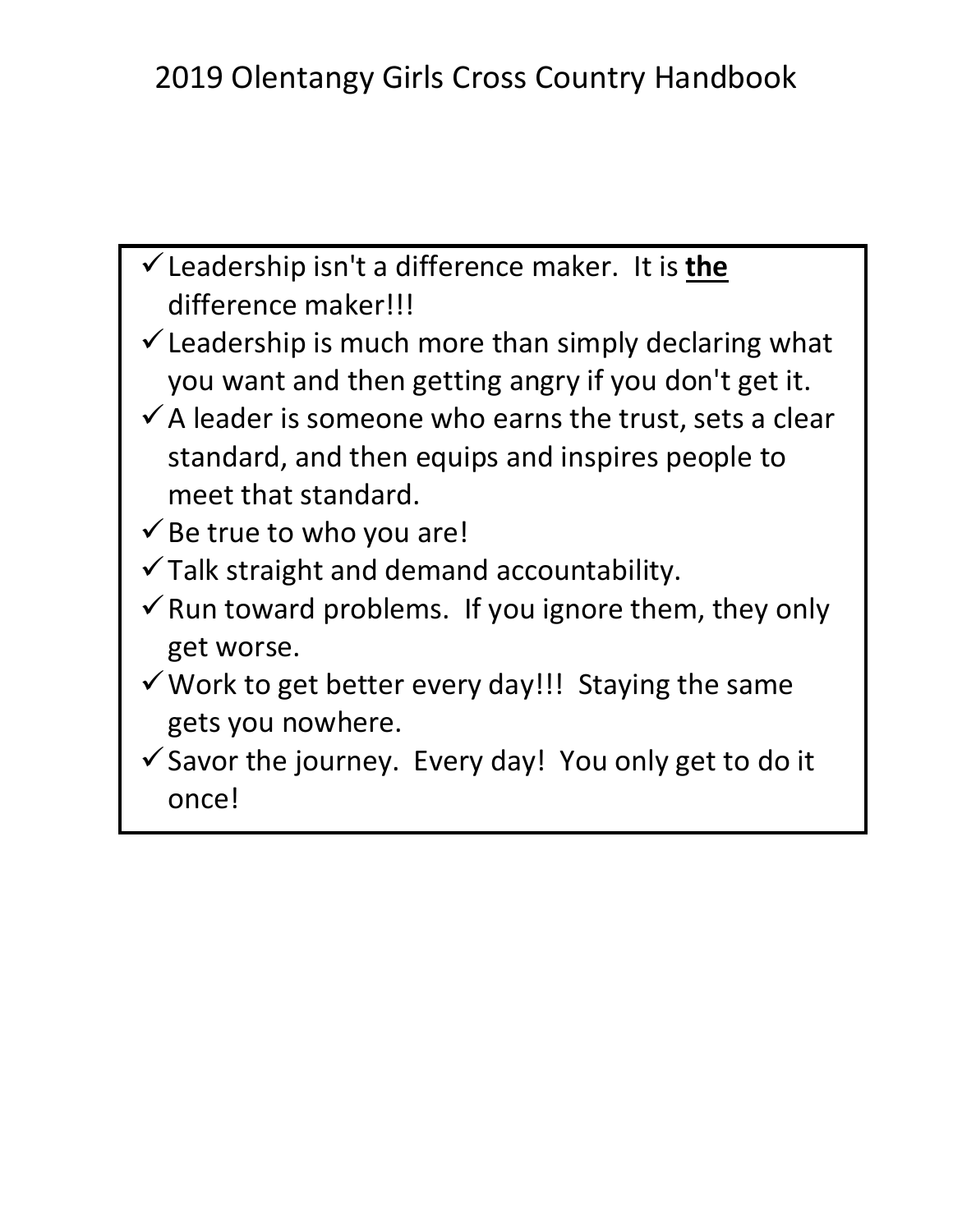# 2019 Olentangy Girls Cross Country Handbook



- $\checkmark$  Every day is a battle for how you will live your life: Above the Line or Below the Line.
- $\checkmark$  Getting and staying Above the Line is the foundation for success in anything you do. It does not come naturally. It must be taught and learned.
- $\checkmark$  The best outcomes are the result of getting and staying Above the Line. The people and teams who consistently produce exceptional results are those who have trained themselves to perform intentionally, on purpose and skillfully when it matters most.
- $\checkmark$  **Beware of BCD**: blame, complain, defend. BCD has never solved a problem, achieved a goal, or improved a relationship. Stop wasting your time and energy on something that will never help you. Ruthlessly eliminate BCD from your life!
- $\checkmark$  It starts with leadership. If you want the people on your team to perform Above the Line, then you must lead Above the Line.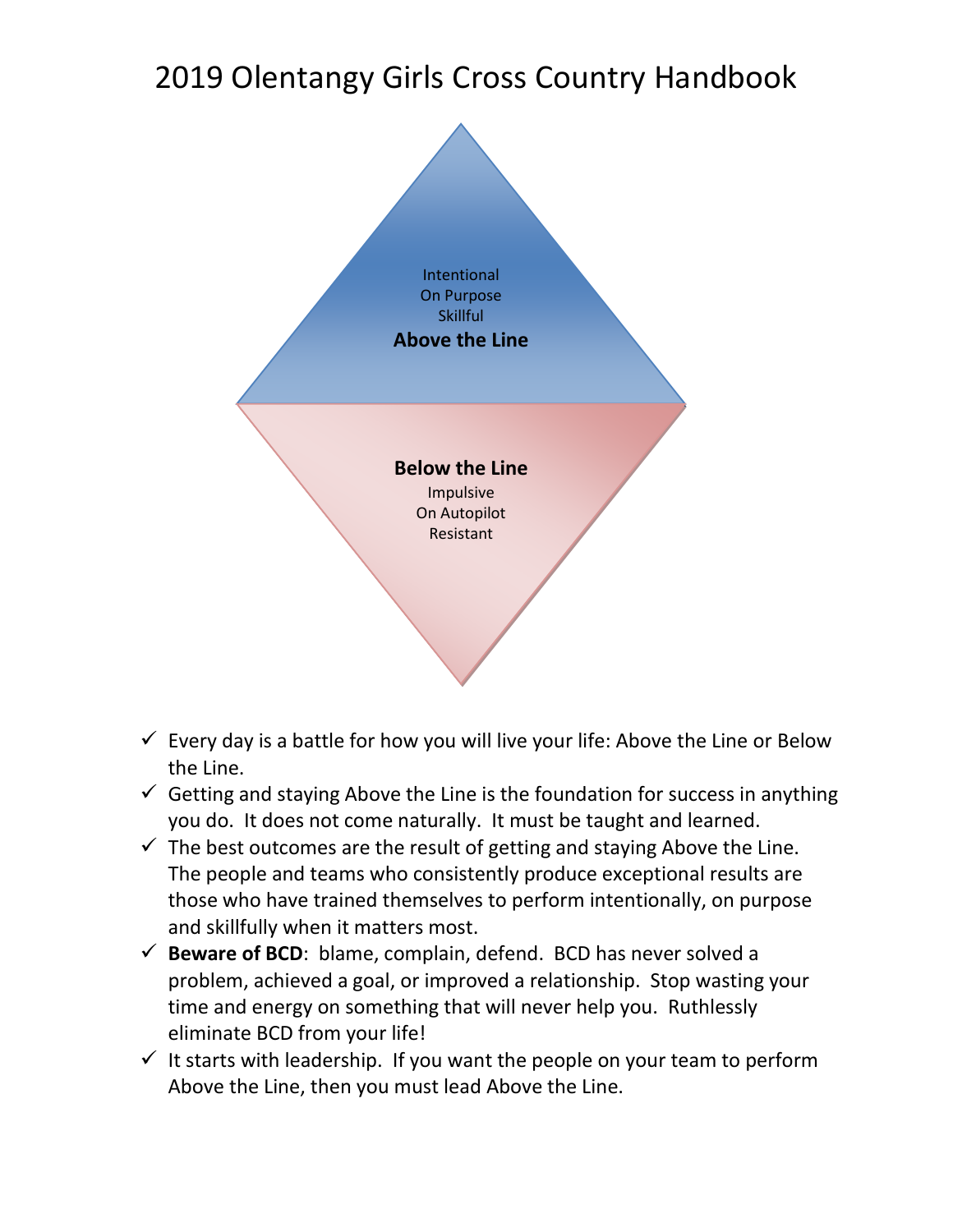### **E + R = O**

#### **Event + Response = Outcome**

- $\checkmark$  Success is not determined by the situations you experience. Success is determined by how you manage your R (Response).
- $\checkmark$  The R Factor disciplines are the essential skills for getting and staying Above the Line.
- $\checkmark$  There are six disciplines:
	- o R:1 Press pause
		- It helps you avoid doing something foolish or harmful.
		- It focuses you on acting with purpose to accomplish your goals.
	- o R:2 Get your mind right
		- What you focus on. (Positive or negative)
		- How you talk to yourself. (Positive or negative)
	- o R:3 Step up
		- Elevate your game and effort.
		- Big E's and Big O's require Big R's.
	- o R:4 Adjust and adapt
		- Be flexible. Life gets more difficult if you don't learn to adapt.
		- Make sure your habits are Above the Line.
	- o R:5 Make a difference
		- Your R is an E for someone else!
		- You don't get the team that you want, you get the team that you build!
	- o R:6 Build a skill
		- Build a skill every day!
		- Everyone has talent. Talent is a gift. Greatness is a choice!
		- You need to embrace discomfort. Train and practice Above the Line. Grow beyond your talent!!!

**Embrace productive discomfort. Discomfort marks the place where the old way meets the new way. Push through the DOOR OF DISCOMFORT! If it doesn't challenge you, it will not change you!**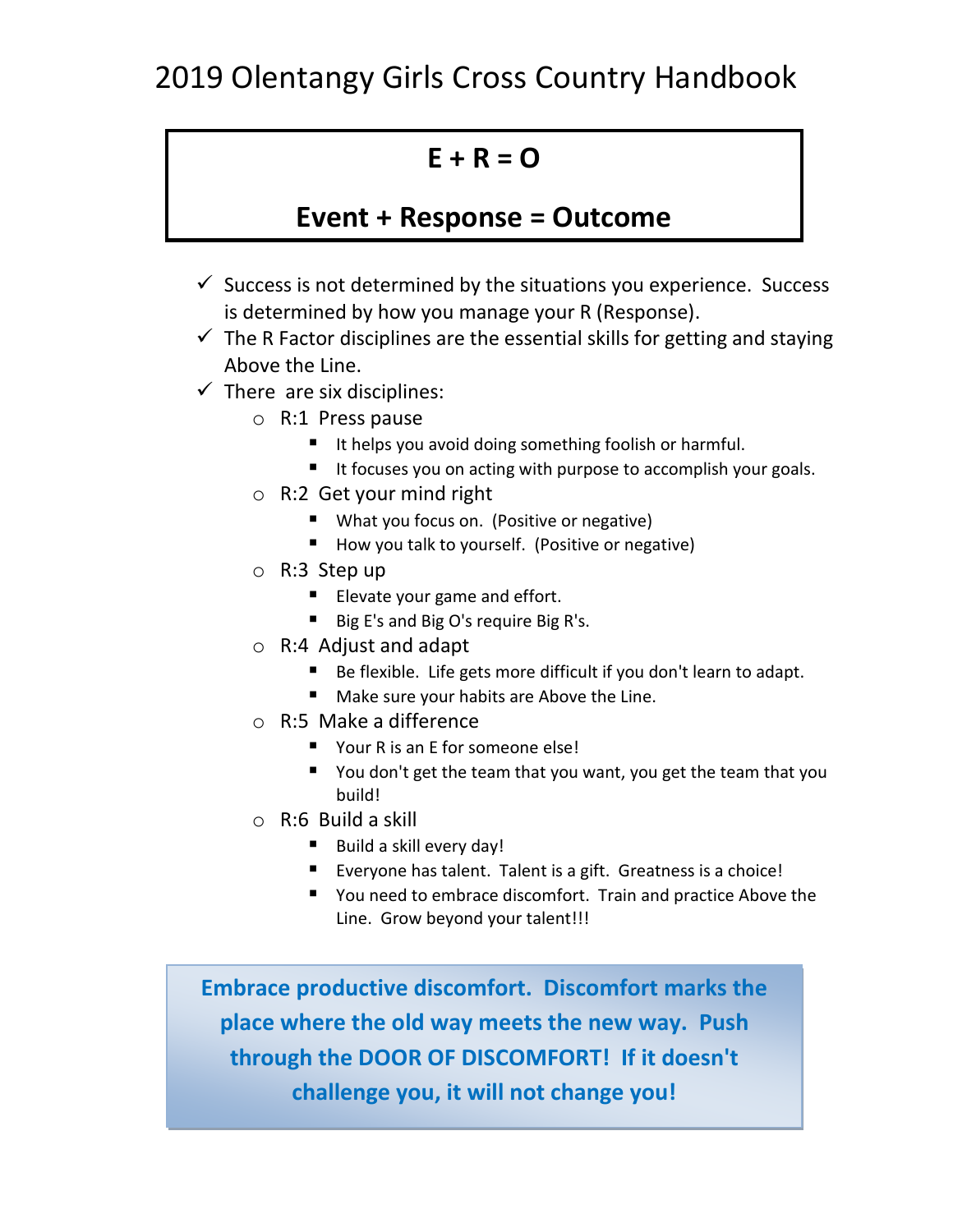## 2019 Olentangy Girls Cross Country Handbook

Leaders create culture. Culture drives behavior. Behavior produces results.

Building culture is a three-part process.

- o Believe it.
- o Sell it.
- o Demand it.

The power of culture lies in its ability to engage heart and minds, align effort, and energize the behavior called for by your strategy.

Nothing affects daily execution more powerfully than culture.

Every organization or team has a culture either by design or by default.

Winning behavior will not thrive in a culture that does not support it.

You will run like you practice. You can't practice on autopilot and run with purpose. How you compete in practice will determine how you compete in the meets.

People do not experience your intentions; they experience your behavior.

Trust is built when people have repeated experience of your behavior in three areas:

Character-----Competence-----Connection

The strength of a team is determined by the strength of the connections on the team.

There is no more powerful force than a group of athletes who share a an uncommon commitment to each other and to achieving their mission.